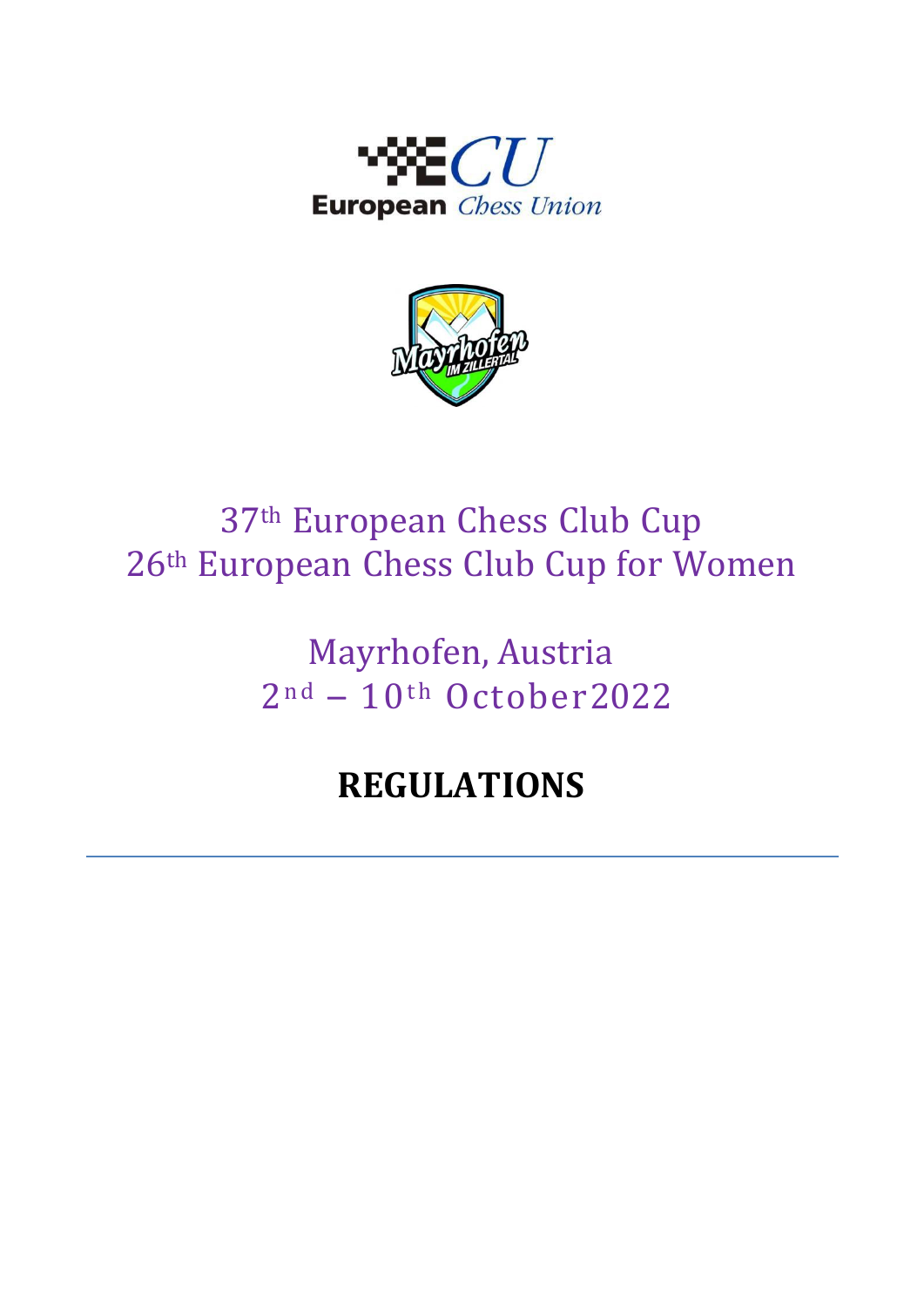



## **Contents**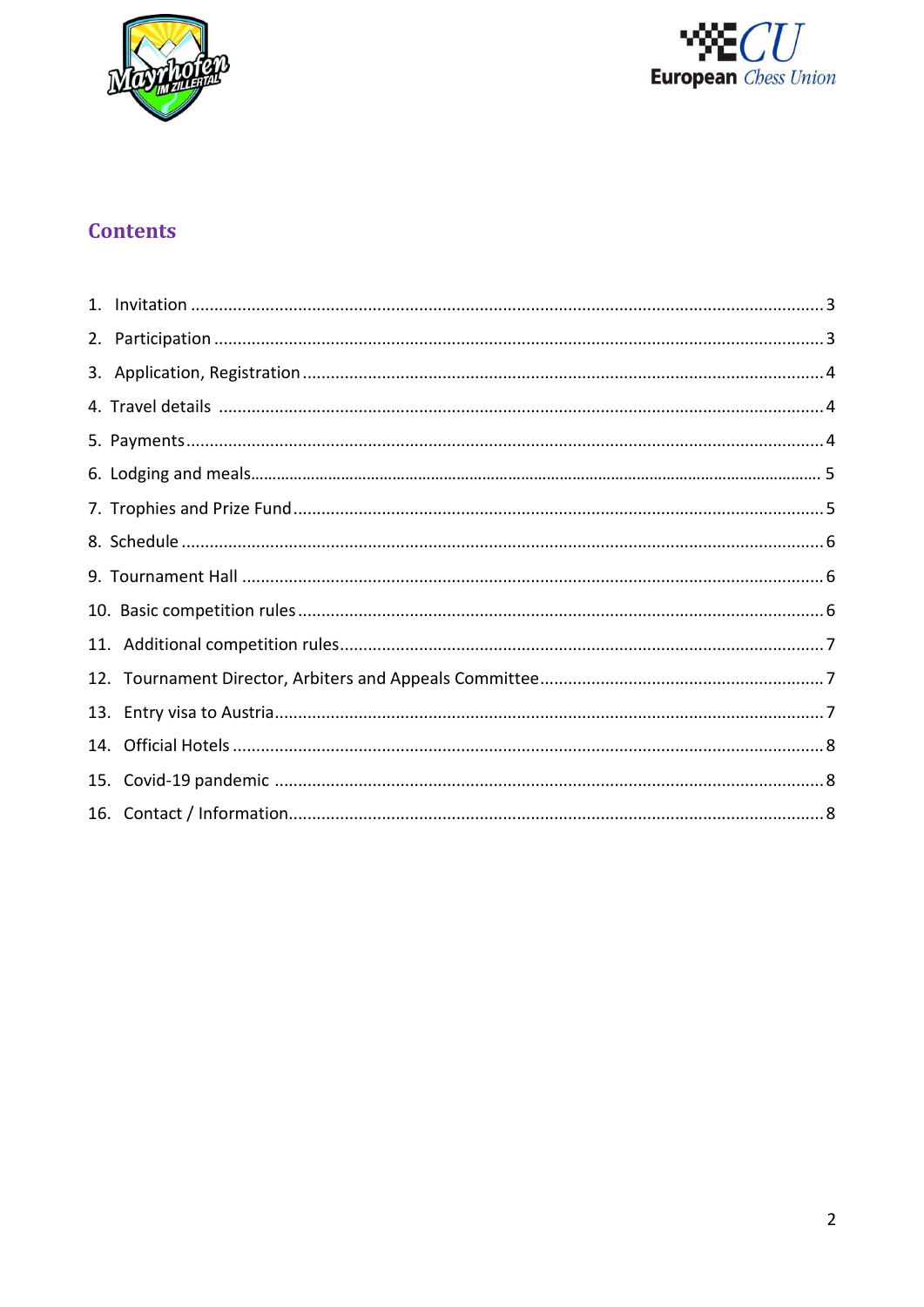



#### **1. Invitation**

This is the official invitation to all European Chess Federations affiliated to FIDE and ECU to participate in the 37<sup>th</sup> European Club Cup and the 26<sup>th</sup> European Club Cup for Women. The events will be held in Mayrhofen, Austria. The dates are 2<sup>nd</sup> October (arrival and opening) to 10<sup>th</sup> October 2022 (departure).

## <span id="page-2-0"></span>**2. Participation**

The valid regulations to be followed for the European Club Cup are the "ECU Tournament Rules".

Each European federation is allowed to take part in this competition. According to the regulations, participation is open to:

- Five (5) clubs per federation in which a national team championship is organized or four (4) clubs per federation in which no national team championship is organized. There is no restriction how the clubs will be selected by the National federations.
- Any additional request for participation should be examined by the ECU Board.
- In the Women competition all the club members of ECU Federations are allowed to participate.
- Clubs shall be registered through the National chess Federations or direct if there is no objection from the National Chess Federation.

#### **Teams Composition**

The open teams shall be composed of six (6) players plus two (2) reserves all of whom must be members of the club and were entitled to play for the club in the national team championship of the federation, which was organised within one year before the start of the current European Club Cup. However, players who are foreigners to the federation in which the national team championship is organised, must have played at least two games in this championship. Foreigners are defined as those which are either belonging to another federation in the FIDE Rating List valid at the start of the national team championship or have a permanent residence outside the federation in which this national team championship is organised.

If a participating club wants to include a national or foreign player in the open competition who does not fulfil the requirements of article F.1.2 the club has to pay a reduced player's license fee to ECU according the player's FIDE classical rating (each year,  $1<sup>st</sup>$  July rating list):

- Rating 2600 and more 1500 EURO\*
- Rating 2500 2599 1000 EURO\*

All the other player's license fees are waived for the year 2022. For Ukrainian players, all license fees will be waived for 2022.

The women teams shall be composed of four (4) players plus one (1) reserve player. There is no restriction on the composition and all female player's license fees are waived for the year 2022.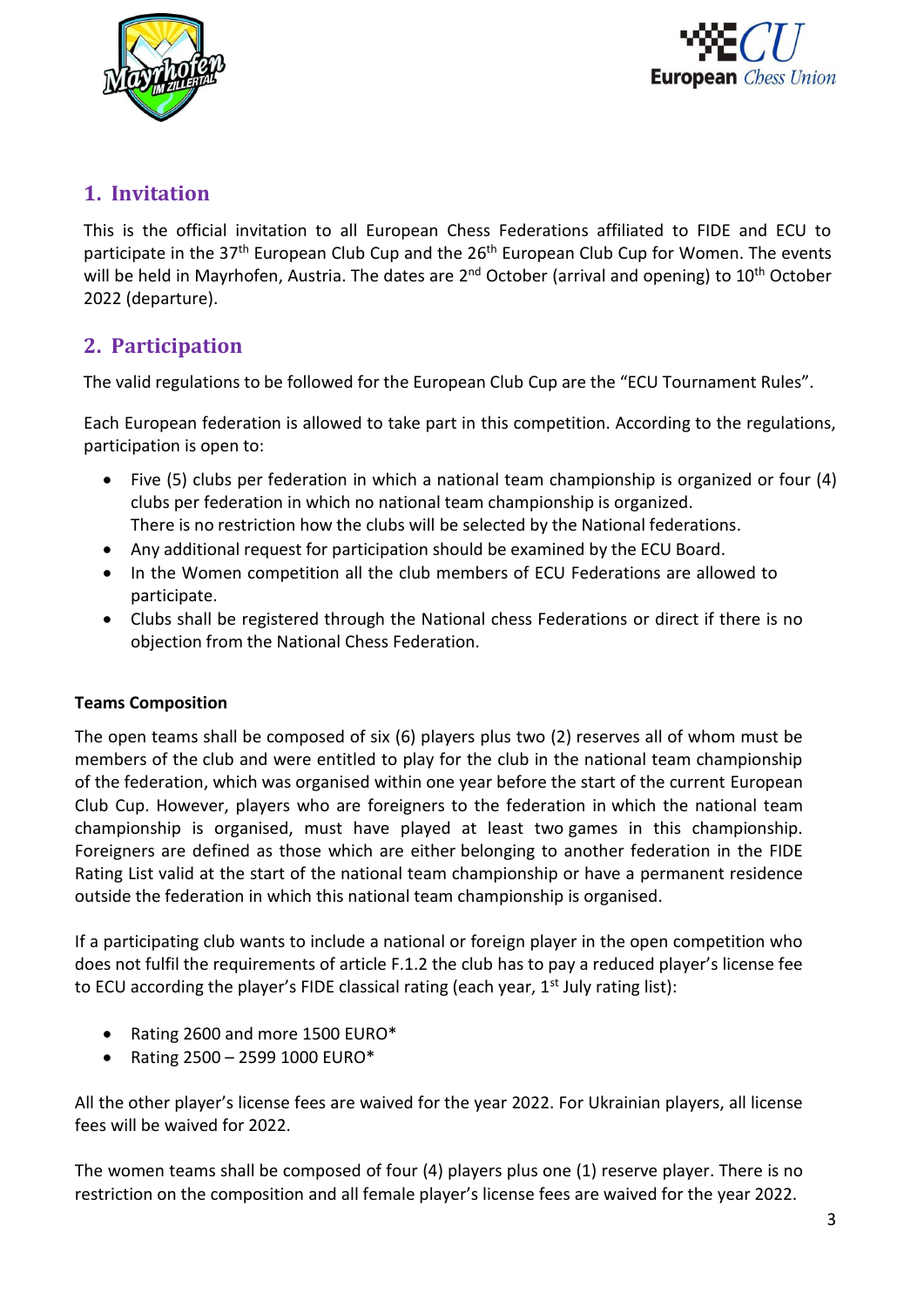



## **3. Application, Registration**

Every federation that intends to participate, with one or more clubs, must inform the Organizing Committee before August  $1<sup>st</sup>$ , 2022 of its acceptance of the invitation and specifying the exact number of the clubs participating. A copy should be sent to the Tournament Director Mr. **Petr Pisk,** e-mail[: petr.pisk@centrum.cz](mailto:petr.pisk@centrum.cz)

Afterwards, entry forms must be completed and sent to the tournament mail-account [office@eccc2022.at](mailto:office@eccc2022.at) [no](mailto:chessmkd@t.mkno) later than August 15<sup>th</sup>, 2022.

The basic team composition shall be submitted with the entry form.

- The complete registration form must include SURNAME/s, FIRSTNAME/s, FIDE\_ID number, FIDE\_RATING and FIDE\_TITLE, and PASSPORT\_NUMBER of each player. It must also include the name and telephone / e-mail / fax number of the Chief of Delegation and of the person in charge of the Club. The Organizing Committee will contact each of the teams to confirm the registration and booking.
- $\triangleright$  Copies of the registration forms should at the same time be sent to Tournament Director Petr Pisk, e-mail: [petr.pisk@centrum.cz](mailto:petr.pisk@centrum.cz) Basic players' list can be changed not later than one day before the Technical Meeting with a penalty of 200 EUR per player payable to ECU, excluding health problems or force majeure, confirmed in written form.
- **All entry** forms must be forwarded by the respective federation: entries not supportedby the federation will not be accepted.
- $\triangleright$  A registration fee of 100 EUR for each participant and accompanying person will be charged which includes accreditation, badges and transfer from Innsbruck or Munich airport or Jenbach railway station to the official hotels and administrative costs of accommodation booking. Teams will not be paired until all their registration details and payments have been fulfilled.

## **4. Travel details**

Transfer from these airports and railway station to the official hotels will be arranged by the Organizing Committee. These transport services will be available on 2<sup>nd</sup> October 2022 (arrival) and on 9<sup>th</sup>/10<sup>th</sup> October 2022 (departure). If the Organizing Committee is able, it will accept special requests from clubs regarding transfer dates. Bookings are possible only through the Organizing Committee.

#### <span id="page-3-0"></span>**5. Payments**

- $\triangleright$  In accordance with ECU regulations (article B.9.5.1) before or at the start of the competition each federation or club should pay the **ECU entry fee** of **300 EUR** per participating club of the open competition and **200 EUR** per participating club of the women competition into the bank account of ECU.
- $\triangleright$  Player's license fees where applicable shall be paid before the start of the tournament.
- By the deadline of registration (no later than 15th August 2022) the **registration fee** in the amount of **100 EUR** per participant and accompanying person should be transferred to the account of ECU.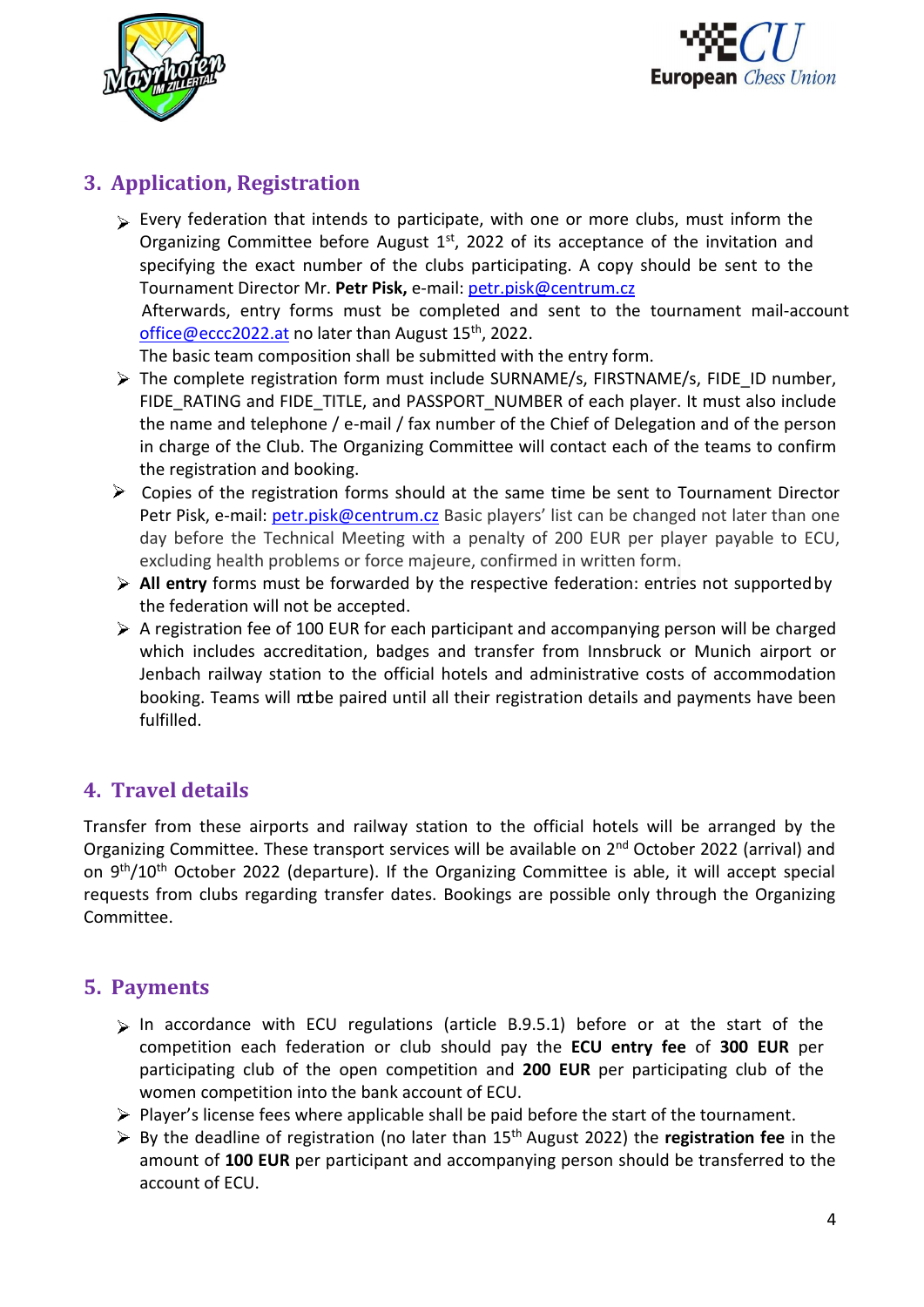



| Bank details:        |                                            |
|----------------------|--------------------------------------------|
| Holder:              | <b>European Chess Union</b>                |
| <b>Bank:</b>         | Credit Suisse, Postfach 357, CH - 6301 Zug |
| <b>IBAN:</b>         | CH3604835183510542000                      |
| <b>BIC:</b>          | <b>CRESCHZZXXX</b>                         |
| <b>Reference:</b>    | <b>ECCC 2022</b>                           |
| <b>Instructions:</b> | free of any bank charges for ECU           |
|                      |                                            |

## **6. Lodging and meals**

- $\triangleright$  According to the article B.14.5.1 of the ECU tournament regulations the participating teams shall stay in the official hotel for the championship. Bookings are possible only through the Organizing Committee.
- Accommodation and meals for all players and accompanying persons will be offered by the organizer. Please, see point [14. Official Hotels.](#page-7-0)

## **7. Trophies and Prize Fund**

- The first three teams will receive trophies. Each team member of the winning clubs open & women (players, reserve players and captain) will receive a gold medal. The team members of the2<sup>nd</sup> and 3<sup>rd</sup> placed clubs will receive silver and bronze medals.
- $\triangleright$  For the best placed clubs and for the individual results for the best board result in the Open competition, prizes to the value of 25.000 Euros will be provided. For the best-placed clubs and for the individual results for the best board result in the women competition, prizes to the value of 15.000 Euros will be provided.

|                                                         | <b>OPEN (25.000 EUR)</b> | <b>WOMEN (15.000 EUR)</b> |
|---------------------------------------------------------|--------------------------|---------------------------|
| 1st place                                               | 9.000 EUR                | 6.000 EUR                 |
| 2nd place                                               | 4.500 EUR                | 4.000 EUR                 |
| 3rd place                                               | 3.500 EUR                | 2.000 EUR                 |
| 4th place                                               | 2.000 EUR                | 1.000 EUR                 |
| 5th place                                               | 2.000 EUR                |                           |
| $6th$ place                                             | <b>1.000 EUR</b>         |                           |
| Individually the best performance<br>per board =500 EUR | in total: 3.000 EUR      | in total: 2.000 EUR       |

- > Money prizes are distributed equally among teams with the same points.
- For the individual prizes the players performance score is calculated if the player takes part in at least 70% of the rounds (for basic players) or 50% of the rounds (for reserve players). The reserve players are competing in the 6th board in Open and in the 4th board in Women Club Cup.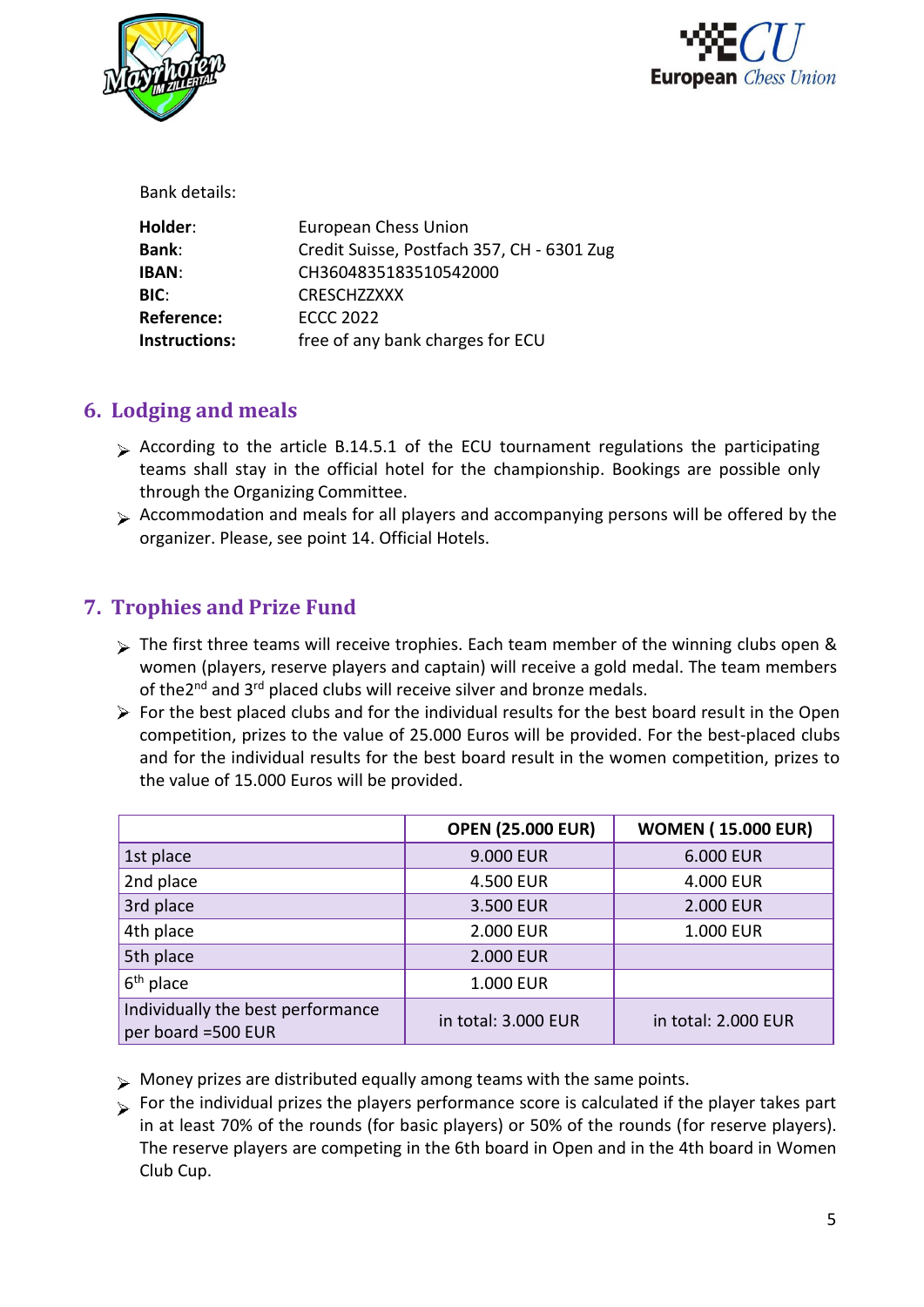



#### **8. Schedule**

| Day       | Date       | <b>Hours</b> | <b>Activity</b>       |  |  |
|-----------|------------|--------------|-----------------------|--|--|
| Sunday    | 02 October |              | <b>Arrivals</b>       |  |  |
| Sunday    | 02 October | 20:00        | Opening ceremony *    |  |  |
| Monday    | 03 October | 15:00        | $1st$ round           |  |  |
| Tuesday   | 04 October | 15:00        | $2nd$ round**         |  |  |
| Wednesday | 05 October | 15:00        | 3rd round**           |  |  |
| Thursday  | 06 October | 15:00        | 4 <sup>th</sup> round |  |  |
| Friday    | 07 October | 15:00        | 5 <sup>th</sup> round |  |  |
| Saturday  | 08 October | 15:00        | 6 <sup>th</sup> round |  |  |
| Sunday    | 09 October | 11:00        | 7 <sup>th</sup> round |  |  |
| Sunday    | 09 October | 19:00        | Closing ceremony      |  |  |
| Monday    | 10 October |              | Departures            |  |  |

- \* The Captain's Meeting will take place 30 minutes after the Opening Ceremony. Teams who are not represented at the meeting will not be paired according to the decision of ECUBoard
- \*\* Due to an existing decision of ECU about Club Cup and Yom Kippur the rounds 2 and 3 for the Israeli teams and their opponents only will be played on a different time (11:00 the 2<sup>nd</sup> round and 19:00 the  $3<sup>rd</sup>$  round).

## **9. Tournament Hall**

The Open event and the Women event will be held in **Europahaus Mayrhofen** - Congress Zillertal.

## **10. Basic competition rules**

 $\triangleright$  The championships will be held in seven rounds, played in the Swiss system in accordance withthe ECU Tournament Rules.

<span id="page-5-0"></span>If there are eight teams or less in a competition, the competition will be played as a Round Robin tournament. In such case the drawing of lots will take place at the Captain's Meeting. If there are 9-12 teams in a competition, the competition will be played by a combined system according to the ECU Regulations.

- $\triangleright$  The order of teams that finish with the same number of match points shall be determined by application of the following tie-breaking procedures in sequence, proceeding from (a) to (b) to (c) to (d) the extent required:
	- a) by the sum of Sonneborn-Berger points, which is calculated as follows: match points of each opponent, excluding the opponent who scored the lowest number ofmatch points, multiplied by the number of board points scored against each opponent respectively. The highest number wins. In case of two or more opponentswith this same number of matches points the lowest results of multiplication should be excluded
	- b) by the number of board points won, the highest number wins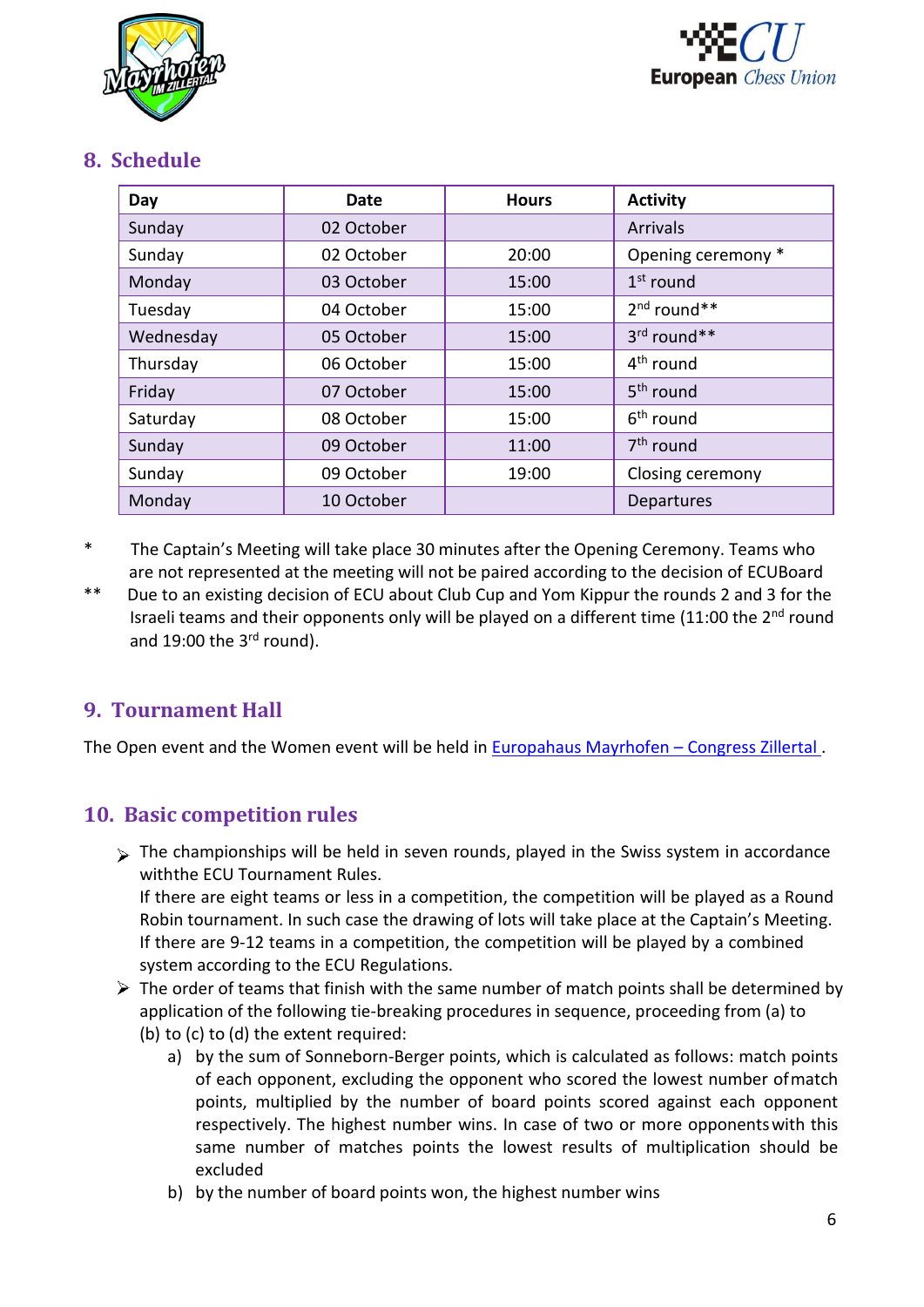



- c) by the sum of the board points of all team's opponents, the highest number wins
- d) by the sum of the board points of all opponents defeated plus one half of the board points of all the opponents with which a tied result was achieved, the highest number wins
- According to FIDE and ECU rules, the time control will be 90 minutes for 40 moves plus 30 minutes for the rest of the game with an increment of 30 seconds per move, starting from move one.
- $\triangleright$  Players may only agree to a draw after the 30th move has been made by black. Players violating this rule will be forfeited. If a player is offered a draw before the 30th move has been made by black, he should call an arbiter. His opponent shall be punished for distracting, according to the FIDE Laws of Chess.

#### **11. Additional competition rules**

- $\triangleright$  The default time is 15 minutes.
- $\triangleright$  Analyzing is not allowed in the playing hall.
- During the game, the players are not allowed to go to the analyzing or to the pressroom.
- $\triangleright$  Flash photography may be used only in the first ten (10) minutes of the playing session.
- $\triangleright$  Only the players, captains and arbiters shall be allowed in the actual playing area, except with the expressed permission of the Chief Arbiter.
- $\triangleright$  Players are not allowed to enter the closed area of the top boards if they don't play there themselves.
- $\triangleright$  As long as the game is in progress a player may talk only to an arbiter or with his opponent as permitted by the Laws of Chess.
- **Attention is drawn to the fact that this competition is offering the possibility to achieve GM- or IM-norms based on seven games.**
- $\triangleright$  No teams of federations which have financial arrears with respect to the European Chess Union will be allowed to enter the competition.
- $\triangleright$  The ECU Rule for dress code is valid for all European Championships.
- The European Anti-Cheating rules are valid for all European Championships (Article Q ofthe ECU Tournament Rules).
- <span id="page-6-0"></span> $\triangleright$  It is assumed that all the players have read the Tournament Regulations and accept to conform to them. The English text of these Tournament Regulations is the authentic version.

#### **12. Tournament Director, Arbiters and Appeals Committee**

The Tournament Director of the European Club Cup 2022 is Mr. Petr Pisk (CZE). The Appeals Committee and the main Arbiters of the competition will be announced not later than 31<sup>st</sup> August 2022.

#### <span id="page-6-1"></span>**13. Entry visa to Austria**

Players and accompanying persons from [visa-required countries](https://www.bmi.gv.at/202/Fremdenpolizei_und_Grenzkontrolle/Visumpflichtige_Laender/files/EN_HP_BMI_Visaliste_aktuell_BF_20220429.pdf) should apply for a visa at the respective Austrian embassy in good time. To support the visa application the Organizing Committee will provide a letter of invitation and the hotel booking confirmation after payment has been made.